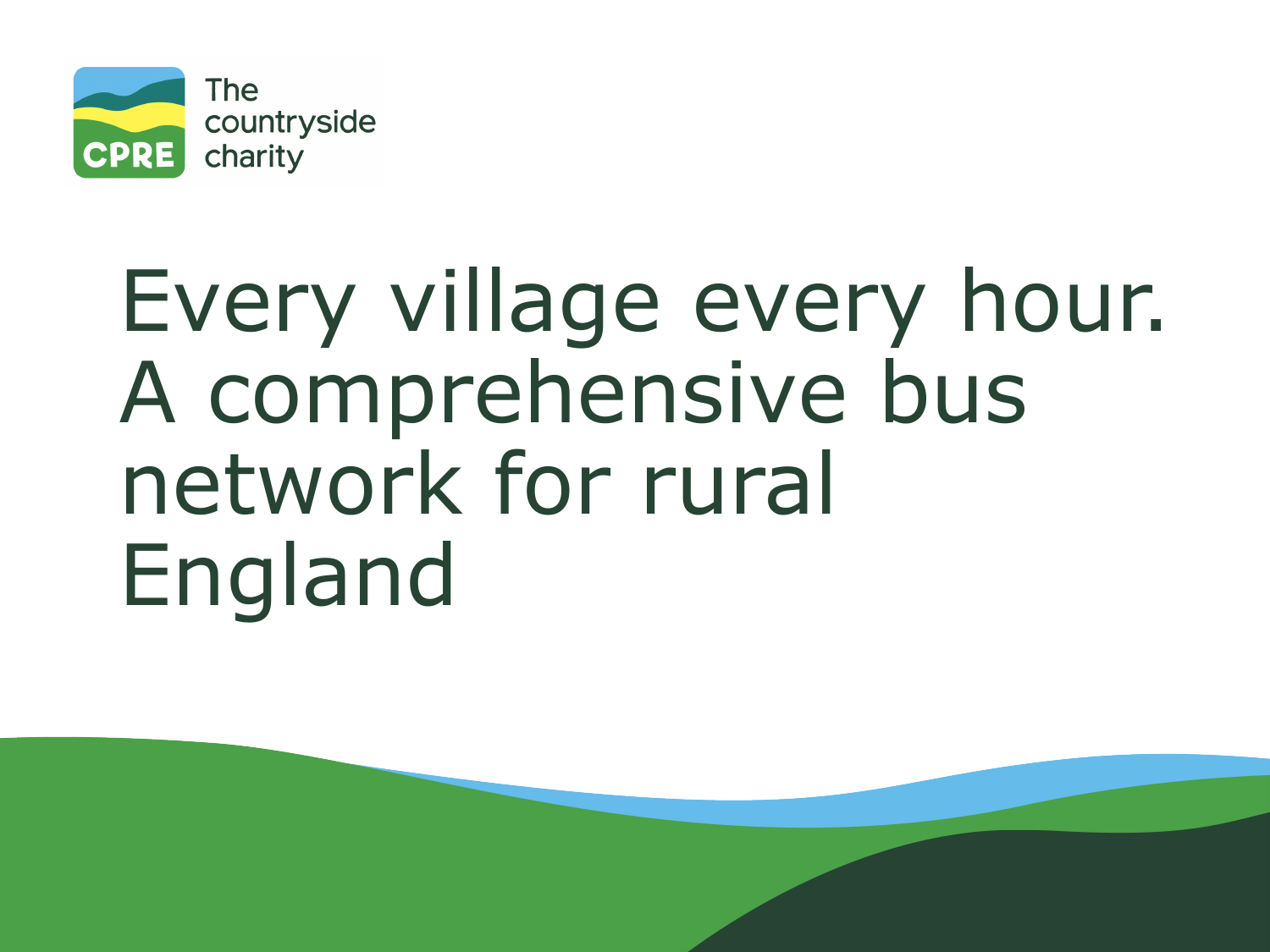

### Why rural public transport matters

- We need to cut traffic by 20-60% by 2030
- Half of the lowest income households have no access to a car
- Air pollution costs our economy £23 billion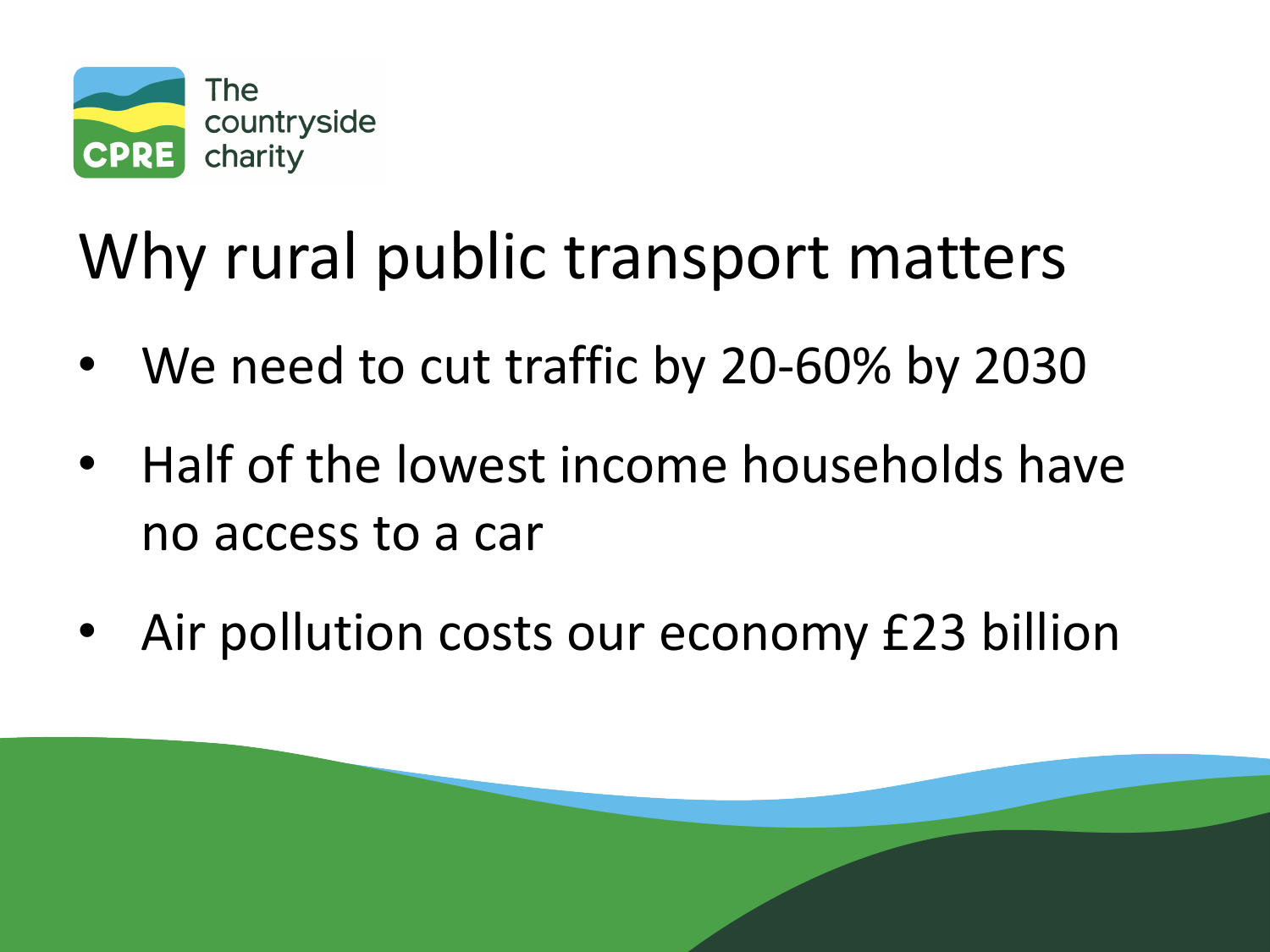

#### What can we learn from best practice?

- Zurich, Bern, North Hesse
- A universal basic right to public transport
- Public funding and affordable fares
- A properly regulated and designed network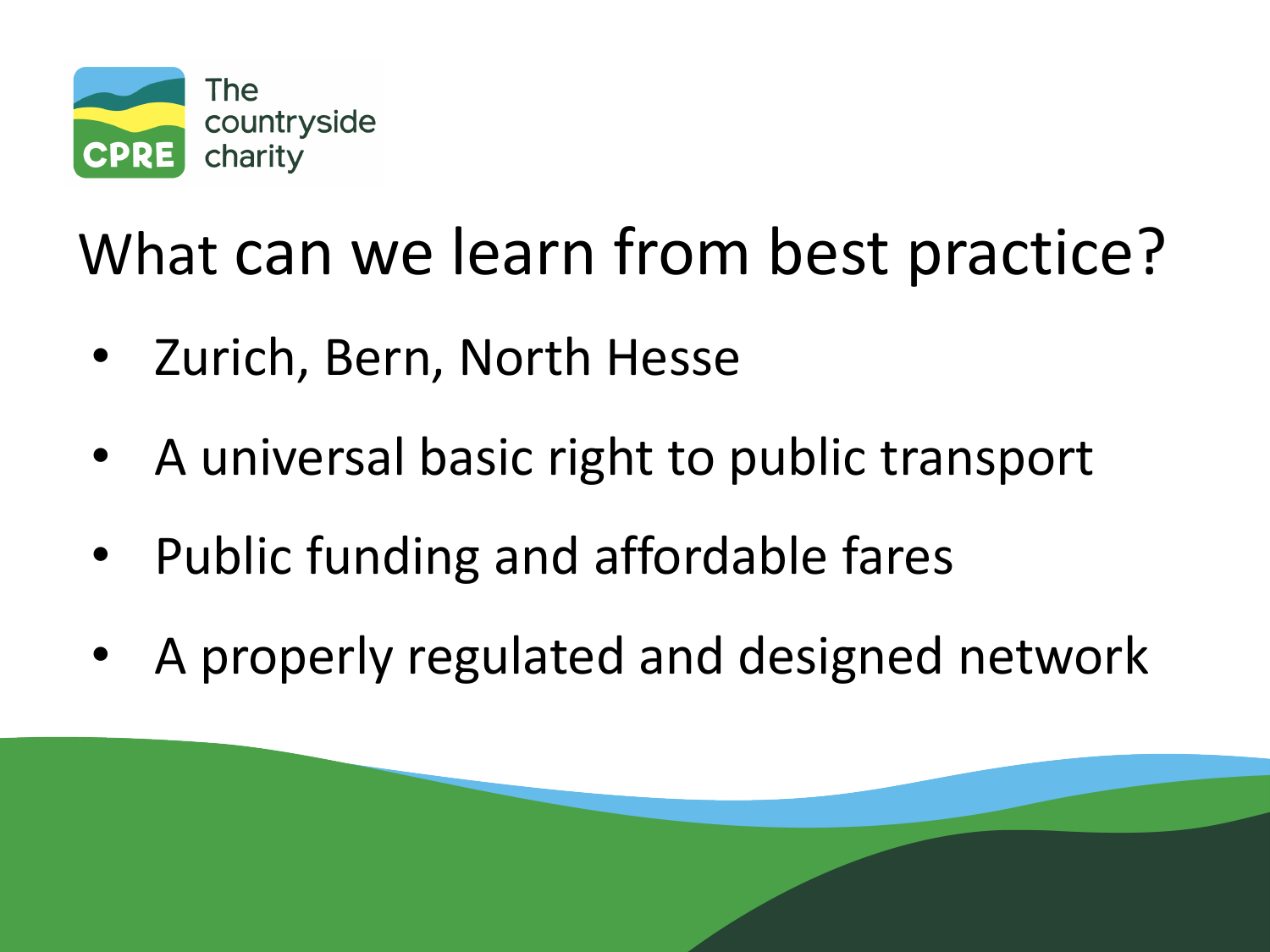

## Every village, every hour

- Our vision is for a comprehensive bus network
- Service standards of at least every village, every hour, 6am to midnight, 7 days a week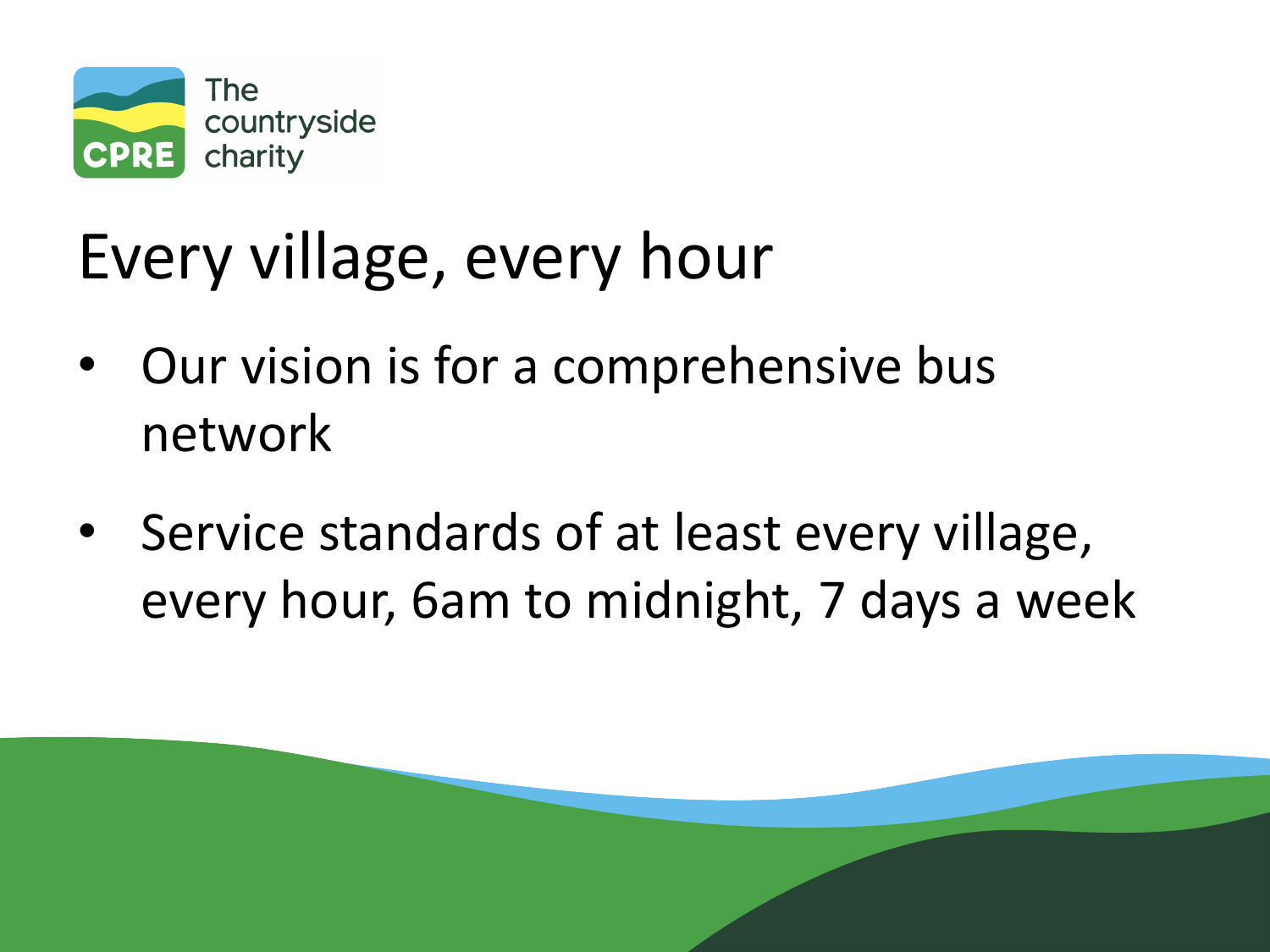

#### How the model works

- Mapping a 'Swiss style' network
- Bus-kilometres measured and costed
- Scaled up to 24 million people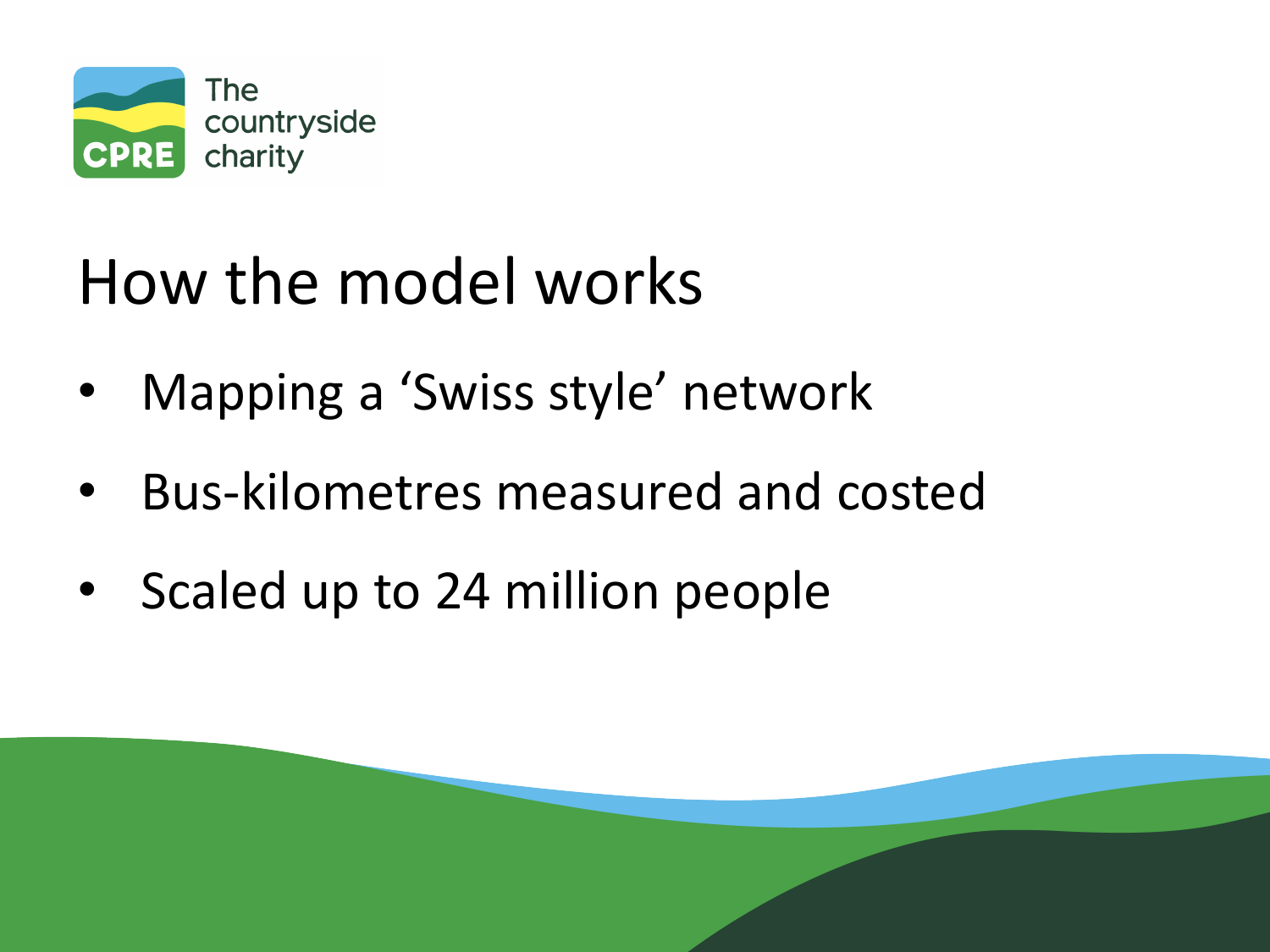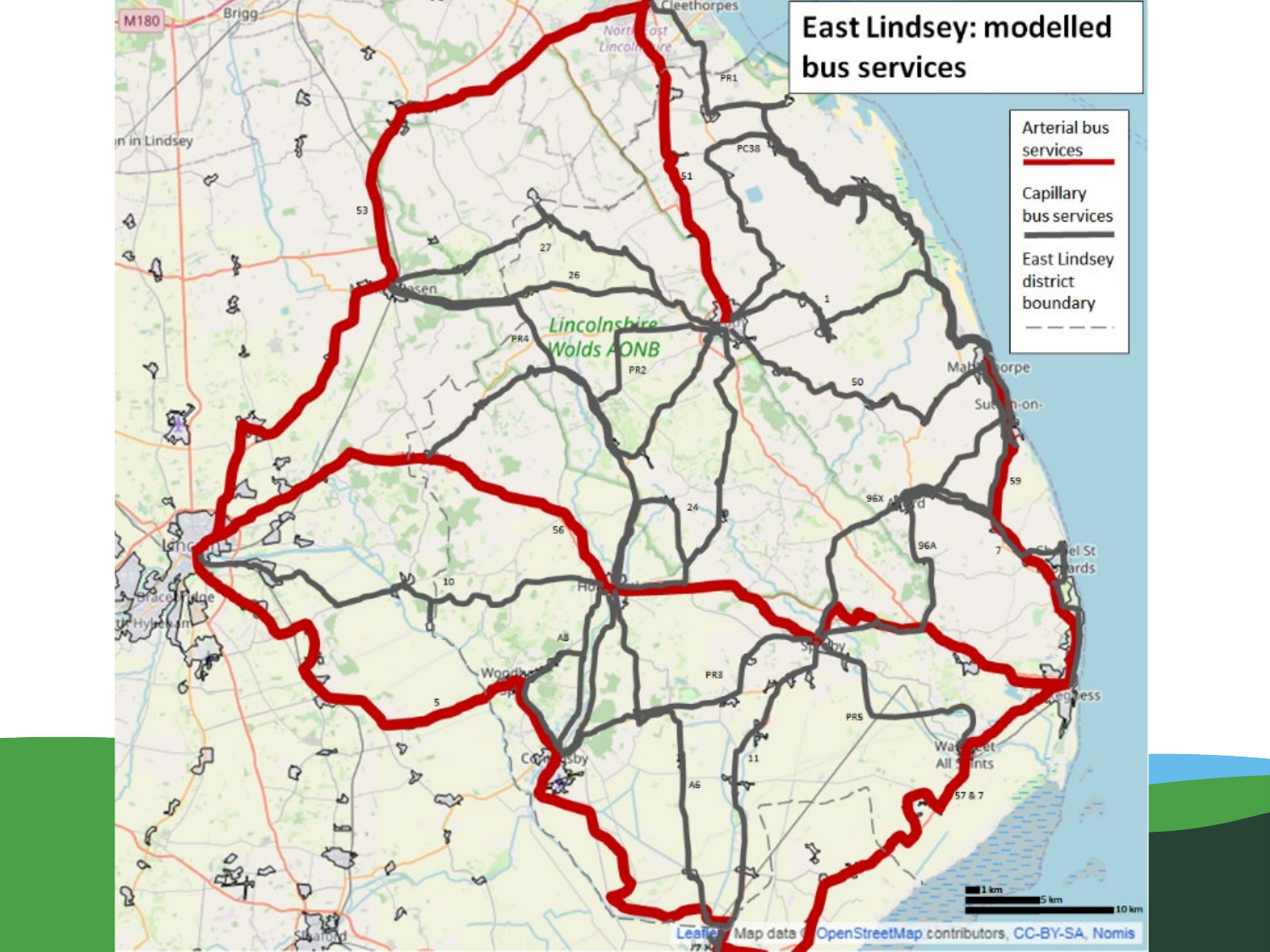**Bus service frequency choices** Arterial bus services per hour:

Capillary bus services per hour:



#### **Demand Responsive Transport infill choices**

Level of DRT service:

50% present Lincs 'CallConnect'

**Bus service fare choices** Arterial bus services fares: Capillary bus services fares:

Present commercial fare levels

Fares set to recover 15% costs

Bus service cost efficiency choices Arterial bus service cost basis: Capillary bus services cost basis:

Private commercial operators

Private commercial operators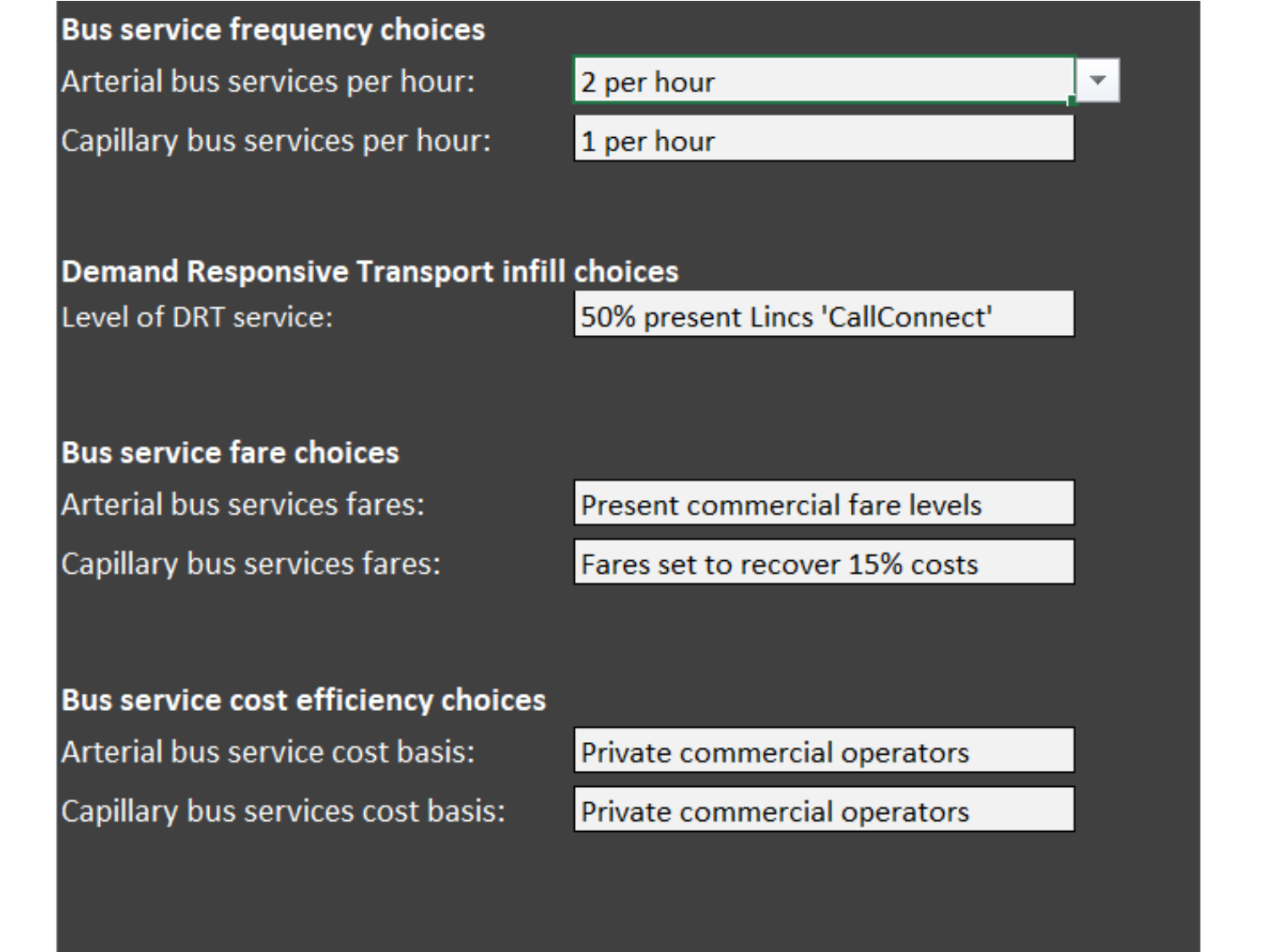

## Funding every village every hour

- Our central estimate for funding our vision is £2.7 billion per year
- Redirecting road building spending could provide £3.5 billion per year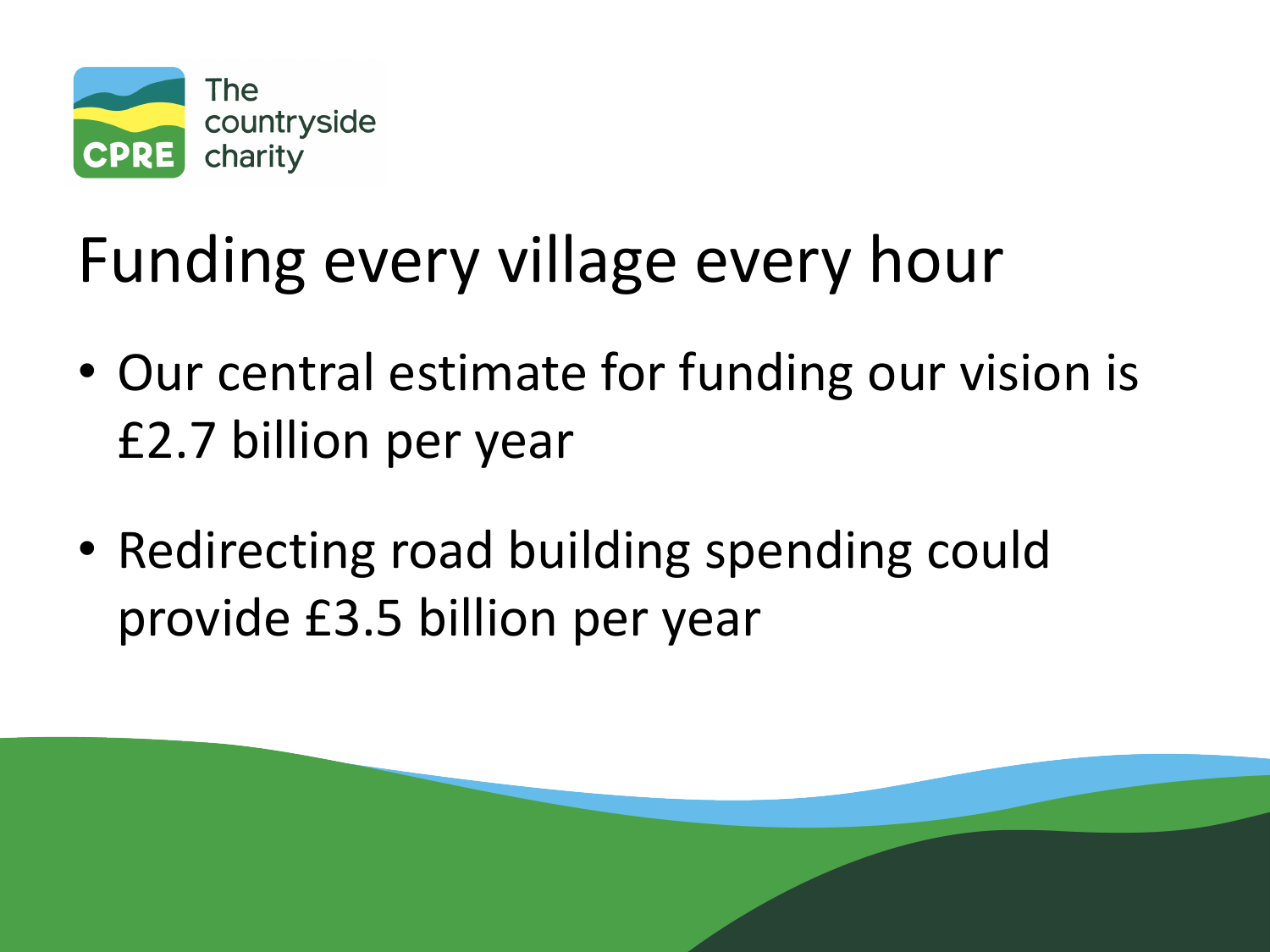

#### Recommendations

- Continue emergency coronavirus funding
- Recognise a universal basic right to public transport
- Invest £2.7 billion in a bus service for every village, every hour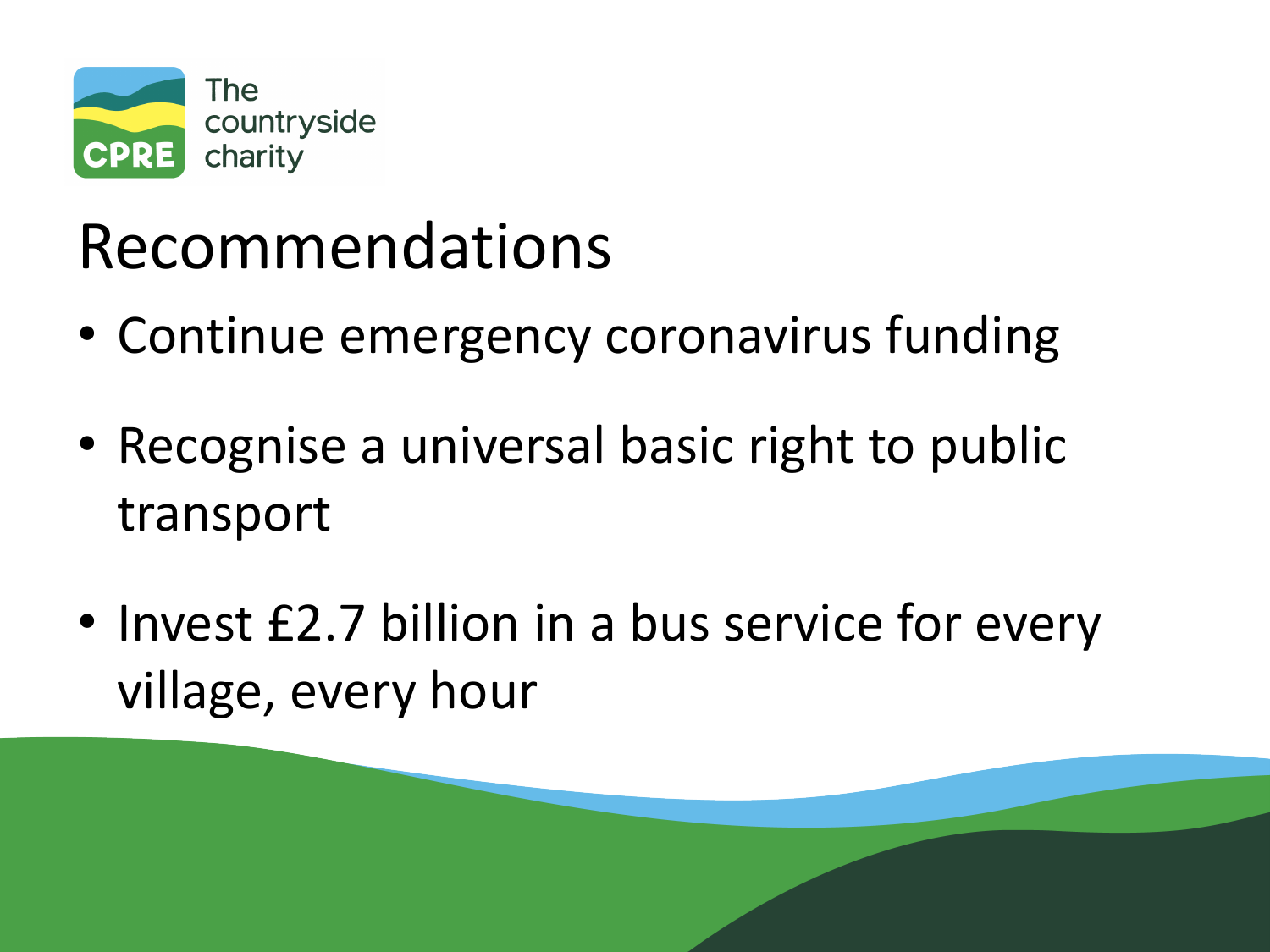

## The National Bus Strategy

- *"Everyone* deserves to have access to cheap, reliable and quick bus journeys"
- The proposed one-off funding is a sticking plaster
- Local authorities are at risk of being set up